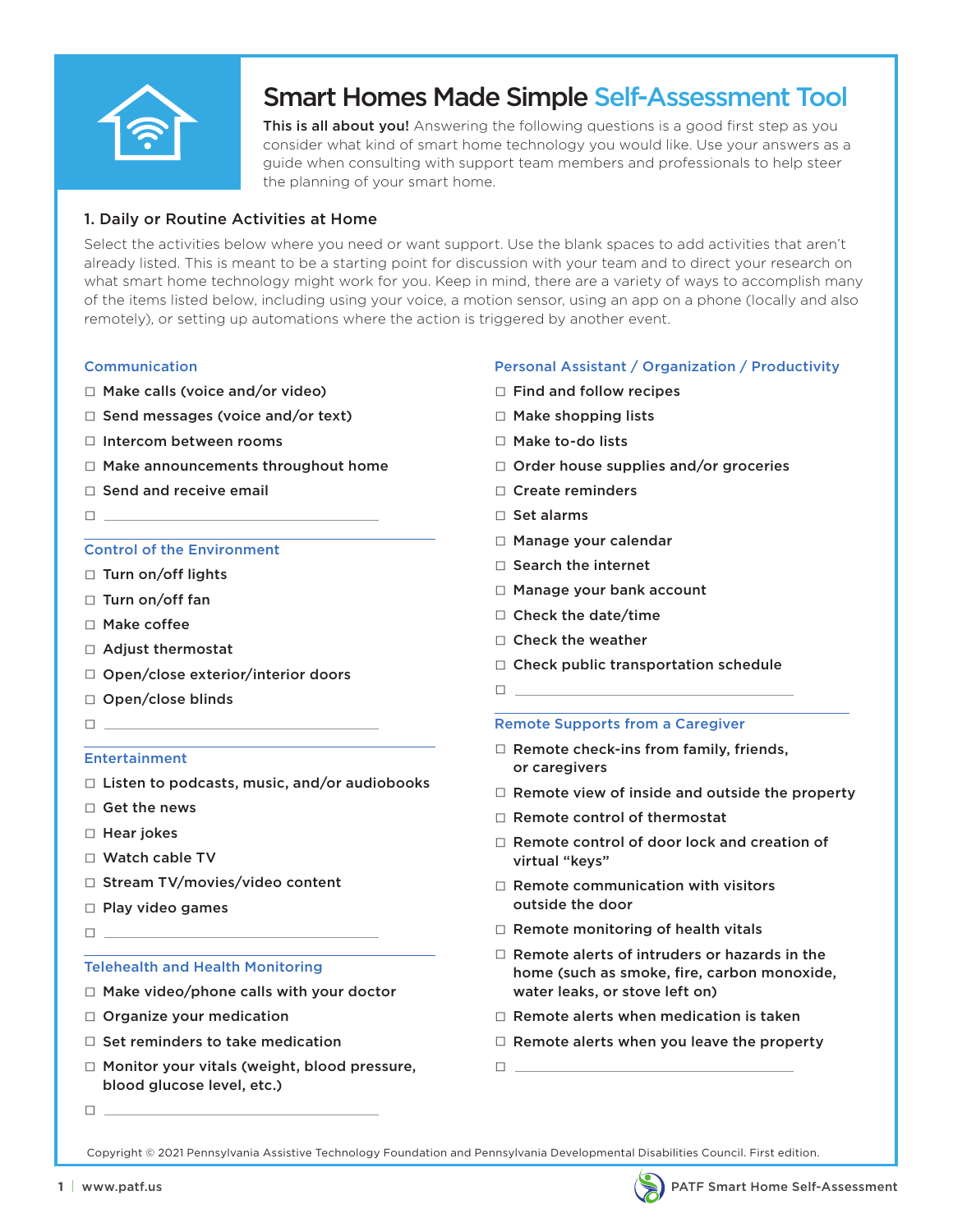#### Safety and Security

- □ Operate locks on doors
- □ See who's at the door
- $\Box$  View outside or inside the property remotely
- $\Box$  Detect hazards (smoke, fire, carbon monoxide)

<u> 1999 - Andrea Station Andrew Maria Station (m. 1989)</u>

□ Detect intruders

- $\Box$  Call or message emergency contacts (family, friends, caregivers)
- $\Box$  Call police, fire, or other emergency service by 911
- $\Box$  Monitor appliances (leaving the stove on, water leaks, etc.)

#### **Remote Supports from a Caregiver**

**Remote supports can make it possible for caregivers, family, or friends to check in on you and support you when they aren't nearby—and for you to check in with them. Remember, it is your choice what technology you use and how it is confgured to meet your goals. Remote support technology should be initiated by you, and should not violate your privacy. If you are not comfortable with a solution, tell your team! There are many different ways to achieve the same goal.** 

## 2. Your Disability and Technology

Now that you've fgured out your goals, think about how you might want to accomplish them and what features you need with your smart home technology (such as voice activation, visual or tactile alerts, etc.). Consider your strengths as well as how your disability might impact how you use a device. Also keep in mind any accessibility needs you have. Describe these things below:

#### 3. Your Housing Status

Select the option below that best describes where you live:

- □ House
- □ Apartment
- □ Temporary Living Facility
- □ Long-Term Living Facility
- □ Other:

Does your home have reliable internet service? □ □ Yes □ No

Do you have access to the router, its ID, and its password?  $\Box$  Yes  $\Box$  No

(ID and password are typically located on the back or bottom of the router.)

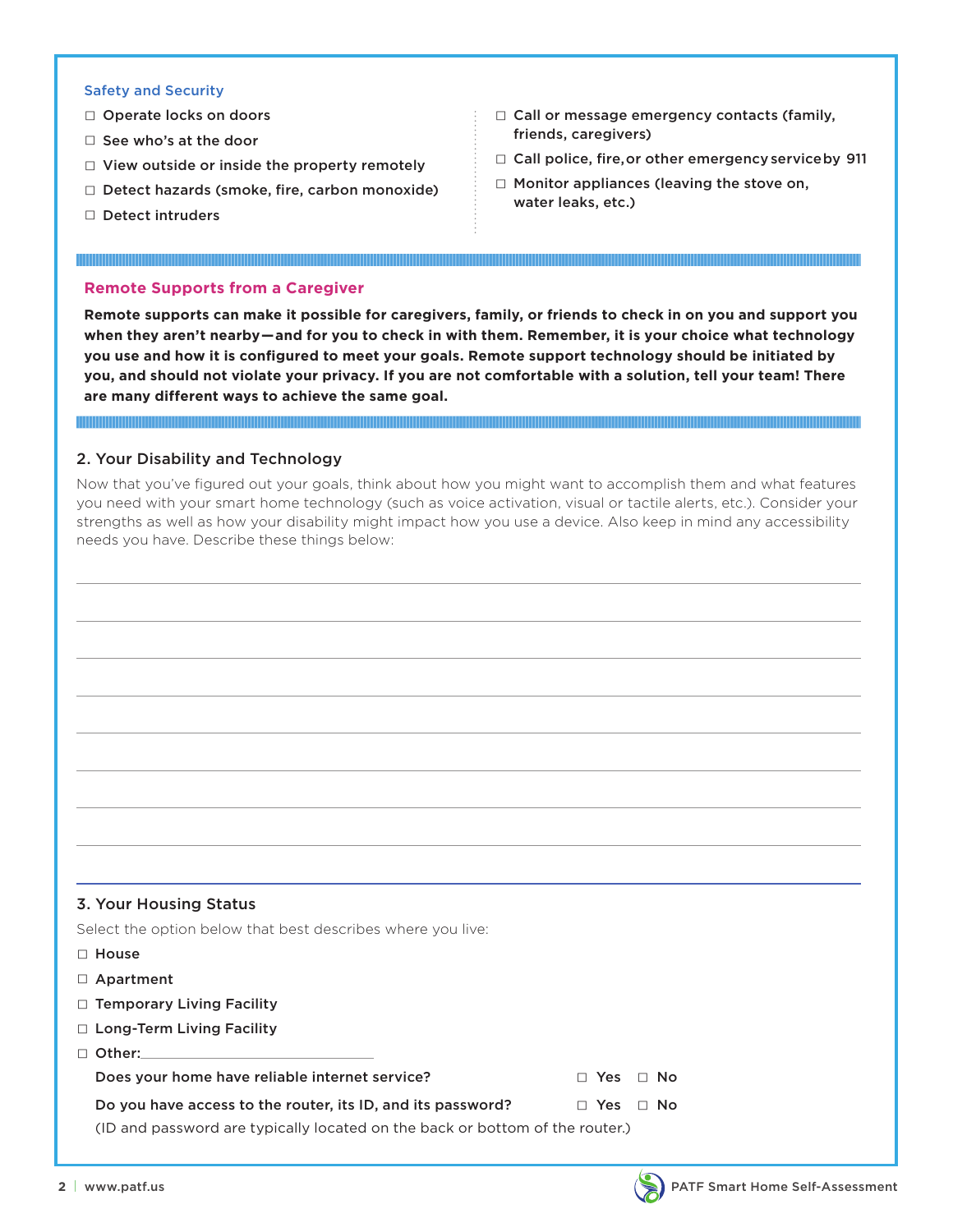## 4. Areas of Your Home

Select the areas in your home below where you would like support as well as any areas where you already spend a lot of time. Indicate whether you have access to Wi-Fi in each of the areas you select. A strong Wi-Fi signal is crucial for success with smart home devices. For areas that are outside, be sure to test the Wi-Fi with windows and doors closed.

|                    |        | Access to full Wi-Fi signal? |            |  |  |
|--------------------|--------|------------------------------|------------|--|--|
|                    | Yes    | No                           | Don't know |  |  |
| □ Entryway         | $\Box$ | $\Box$                       | $\Box$     |  |  |
| □ Kitchen          | $\Box$ | $\Box$                       | $\Box$     |  |  |
| $\Box$ Living room | $\Box$ | $\Box$                       | $\Box$     |  |  |
| $\Box$ Family room | $\Box$ | $\Box$                       | $\Box$     |  |  |
| $\Box$ Dining room | $\Box$ | $\Box$                       | $\Box$     |  |  |
| □ Bedroom          | $\Box$ | $\Box$                       | $\Box$     |  |  |
| $\Box$ Bathroom    | $\Box$ | $\Box$                       | $\Box$     |  |  |
| □ Office           | $\Box$ | $\Box$                       | $\Box$     |  |  |
| □ Basement         | $\Box$ | $\Box$                       | $\Box$     |  |  |
| □ Garage           | $\Box$ | $\Box$                       | $\Box$     |  |  |
| □ Outside          | $\Box$ | $\Box$                       | $\Box$     |  |  |
| $\Box$             | $\Box$ | $\Box$                       | $\Box$     |  |  |
|                    |        |                              |            |  |  |

# 5. Team for Support

Who is already on your team for support? List below any family members, friends, caregivers, assistive technology (AT) or information technology (IT) professionals, therapists, or other people in your life who can help you with your smart home technology:

# 6. Technology Brand Preference

Do you prefer Apple products? Do you already own Amazon devices? Do you only use Android phones and tablets? List any of your technology brand preferences below:

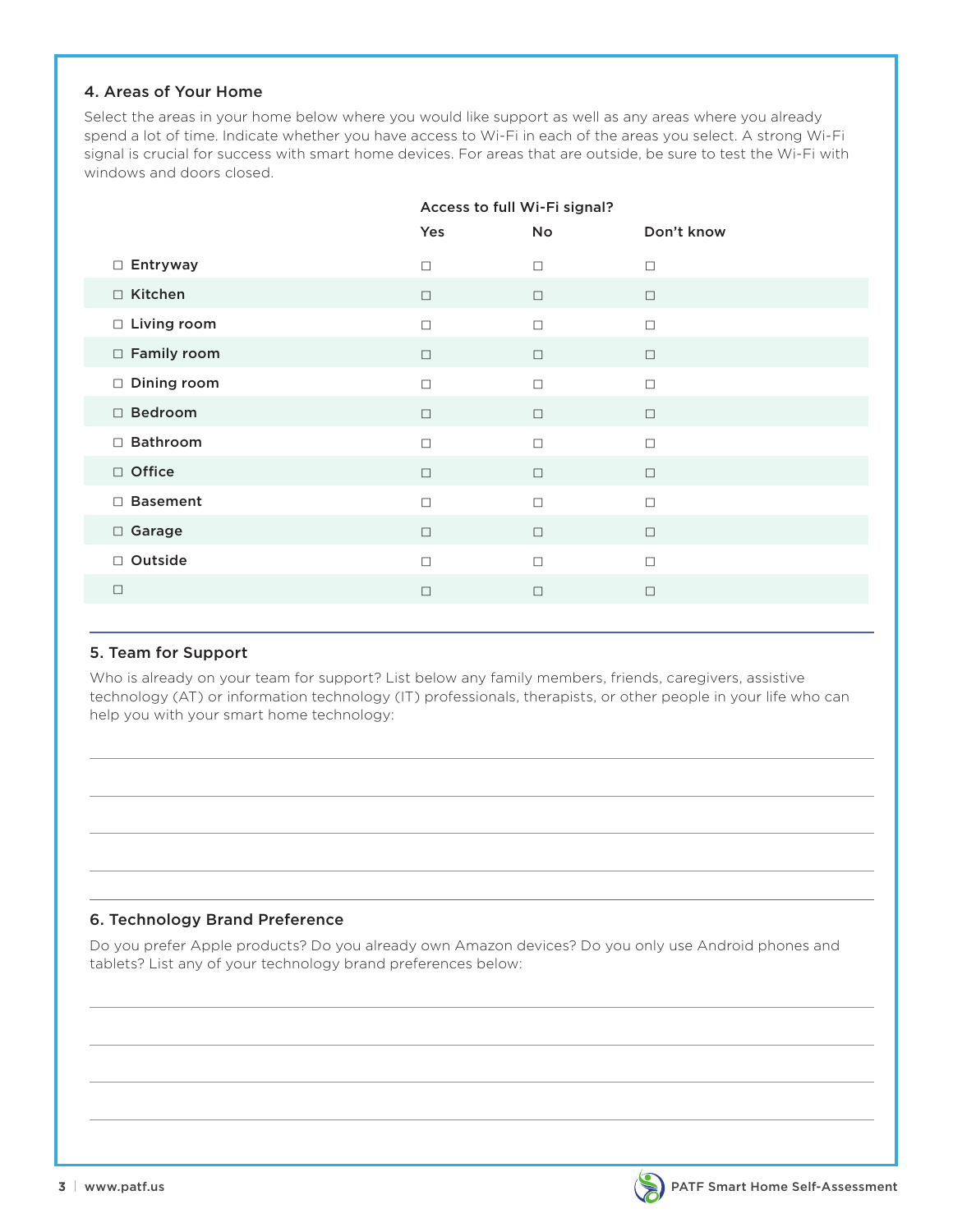# 7. Technology Currently in Use

List below any devices you are already using and fill in the information you have for each device. Use the blank lines at the bottom to list any additional appliances or devices you currently use that you would like to connect to smart home technology.

|                                          | Make | Model<br>(Company/Brand) | Date of<br>Purchase | <b>Store or Website</b><br><b>Where Purchased</b> |
|------------------------------------------|------|--------------------------|---------------------|---------------------------------------------------|
| Computer                                 |      |                          |                     |                                                   |
| Smartphone                               |      |                          |                     |                                                   |
| <b>Tablet</b>                            |      |                          |                     |                                                   |
| Smart speaker<br>or display              |      |                          |                     |                                                   |
| Smart TV                                 |      |                          |                     |                                                   |
| <b>Streaming device</b>                  |      |                          |                     |                                                   |
| Smart hub                                |      |                          |                     |                                                   |
| Smart door lock                          |      |                          |                     |                                                   |
| Smart light bulb                         |      |                          |                     |                                                   |
| Smart plug                               |      |                          |                     |                                                   |
| <b>Smart switch</b>                      |      |                          |                     |                                                   |
| Smart doorbell                           |      |                          |                     |                                                   |
| <b>Smart appliances</b>                  |      |                          |                     |                                                   |
| <b>Smart thermostat</b>                  |      |                          |                     |                                                   |
| <b>Smart window</b><br>treatment         |      |                          |                     |                                                   |
| Smart camera                             |      |                          |                     |                                                   |
| Smart smoke/CO2<br>detector              |      |                          |                     |                                                   |
| Other specialized or adaptive equipment: |      |                          |                     |                                                   |
|                                          |      |                          |                     |                                                   |
|                                          |      |                          |                     |                                                   |
|                                          |      |                          |                     |                                                   |



Use your answers to this self-assessment with your team to help you<br>determine your goals and identify specific smart devices and system<br>that can help you achieve those goals. determine your goals and identify specific smart devices and systems that can help you achieve those goals.